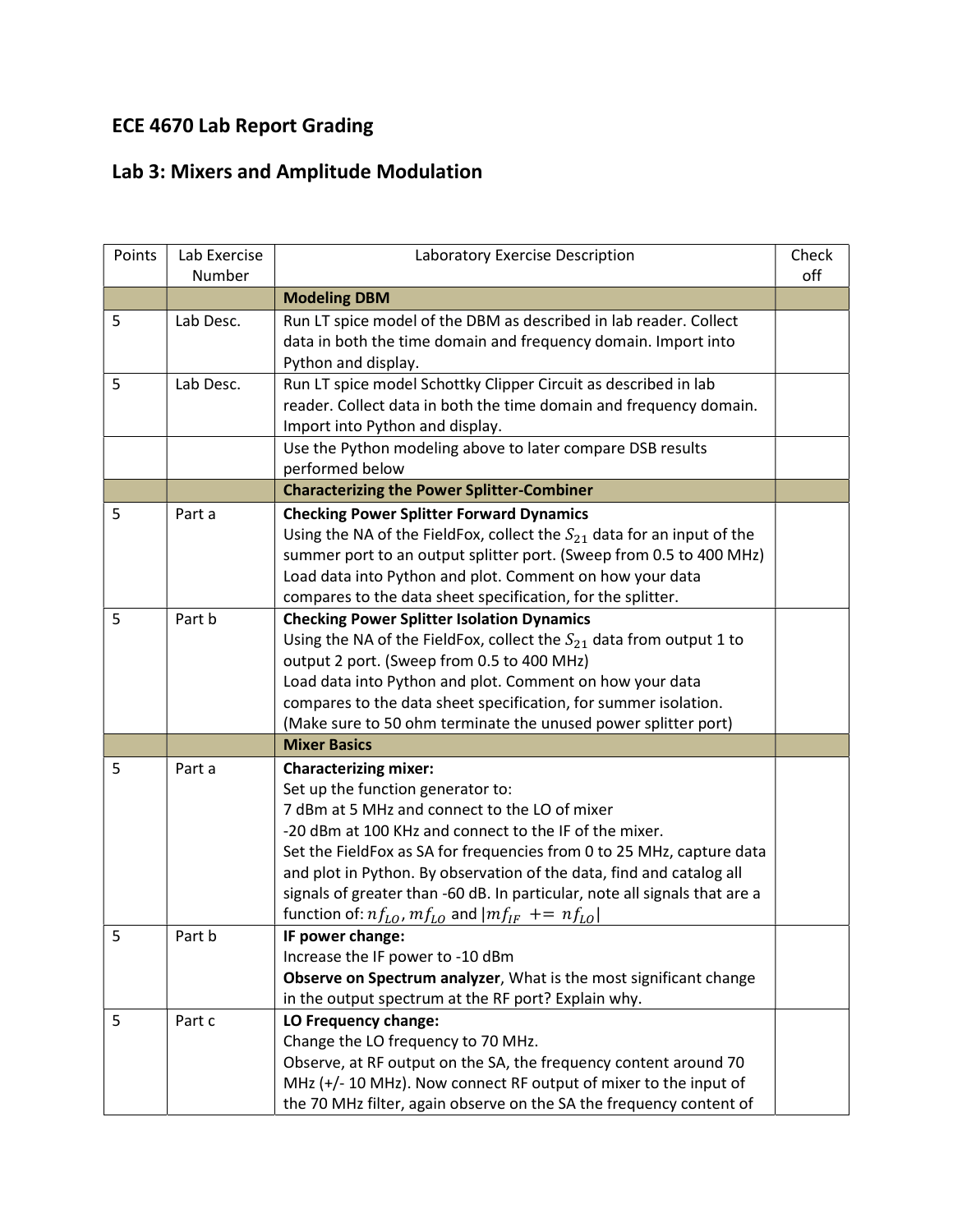|   |        | the output of the filter. Are the upper and lower sidebands observed                      |  |
|---|--------|-------------------------------------------------------------------------------------------|--|
|   |        | in the spectrum out of the filter? Feel free to change the LO                             |  |
|   |        | frequency to optimize the power of the output of the filter. (From lab                    |  |
|   |        | 1 we observed the filter peak is shifted from 70 MHz.                                     |  |
|   |        |                                                                                           |  |
|   |        | <b>Double Sideband Modulation and Demodulation</b>                                        |  |
| 5 | Part a | Connect DSB Modulator and Demodulator as shown in Fig. 21.                                |  |
|   |        | Set up the function generator to:                                                         |  |
|   |        | 7 dBm at 5 MHz and connect to the LO of mixer -20 dBm at 100 KHz                          |  |
|   |        | and connect to the IF of the mixer. Observe the output waveform                           |  |
|   |        | (from the DSB demod mixer) on the SA to verify that among the                             |  |
|   |        | various signal components that are now super imposed, the desired                         |  |
|   |        | message signal is indeed present. How can we recover the message                          |  |
|   |        | signal?                                                                                   |  |
| 5 | Part b | Observe the output waveform (from the DSB demod mixer) on the                             |  |
|   |        | scope to verify that among the various signal components that are                         |  |
|   |        | now super imposed, the desired message signal is indeed present.                          |  |
|   |        | How can we recover the message signal?                                                    |  |
| 5 | Part c | Attempt to recover the message signal, the 100 kHz sinusoid, using a                      |  |
|   |        | 1 MHz LPF found on the RF board. Capture the time domain results                          |  |
|   |        | on the scope. Make note of any strong interference signals that you                       |  |
|   |        | see via the spectrum analyzer. (Use a coax cable type probe)                              |  |
| 5 | Part d | Compare your results with a Python behavioral simulation as                               |  |
|   |        | described in the simulation modeling section of this document. You                        |  |
|   |        | will need to add a model for your lowpass filter into the simulation.                     |  |
| 5 |        | How important is it that the demodulation frequency source is phase                       |  |
|   |        | coherent with the transmitted carrier source? Explain.                                    |  |
|   | Part e | In this part you will explore noncoherent demodulation starting from                      |  |
|   |        | the setup of Part c. The Agilent 33250 generator will be used as a                        |  |
|   |        | non-coherent reference in the demodulator as shown in Figure 22.                          |  |
| 5 | Part e | Observe on both the scope and the spectrum analyzer what happens                          |  |
|   |        | when you make the 33250 frequency close to 5 MHz. You should see                          |  |
|   |        | the 100 kHz message sinusoid break into two sinusoids. To see this                        |  |
|   |        | more clearly insert the 1 MHz lowpass filter between the second                           |  |
|   |        | mixer and the power splitter. Explain what is happening and why.                          |  |
|   |        | <b>AM Modulation and Demodulation</b>                                                     |  |
|   | Part a | Configure the Keysight 33600A to generate a 1 MHz AM carrier with                         |  |
|   |        | a message signal initially at 10 kHz and a modulation index of 80%.                       |  |
|   |        | Set Modulation function generator to 1 MHz $f_c$ and message tone of                      |  |
|   | Part a | 1 KHz with modulation index of 80%.                                                       |  |
|   |        | Assemble a diode envelope detector with $1N4148$ and an R of your<br>choosing (at first). |  |
| 5 | Part a | Adjust the drive level to the diode envelope detector to be sufficient                    |  |
|   |        | to overcome the diode turn-on voltage of roughly 0.7 v. Initially                         |  |
|   |        | include only the value so you can better see that the diode is indeed                     |  |
|   |        | halfwave rectifying the AM signal. Capture the signal on the scope.                       |  |
|   | Part a | Add a capacitor to the detector circuit output. Determine the $R$ and                     |  |
|   |        |                                                                                           |  |